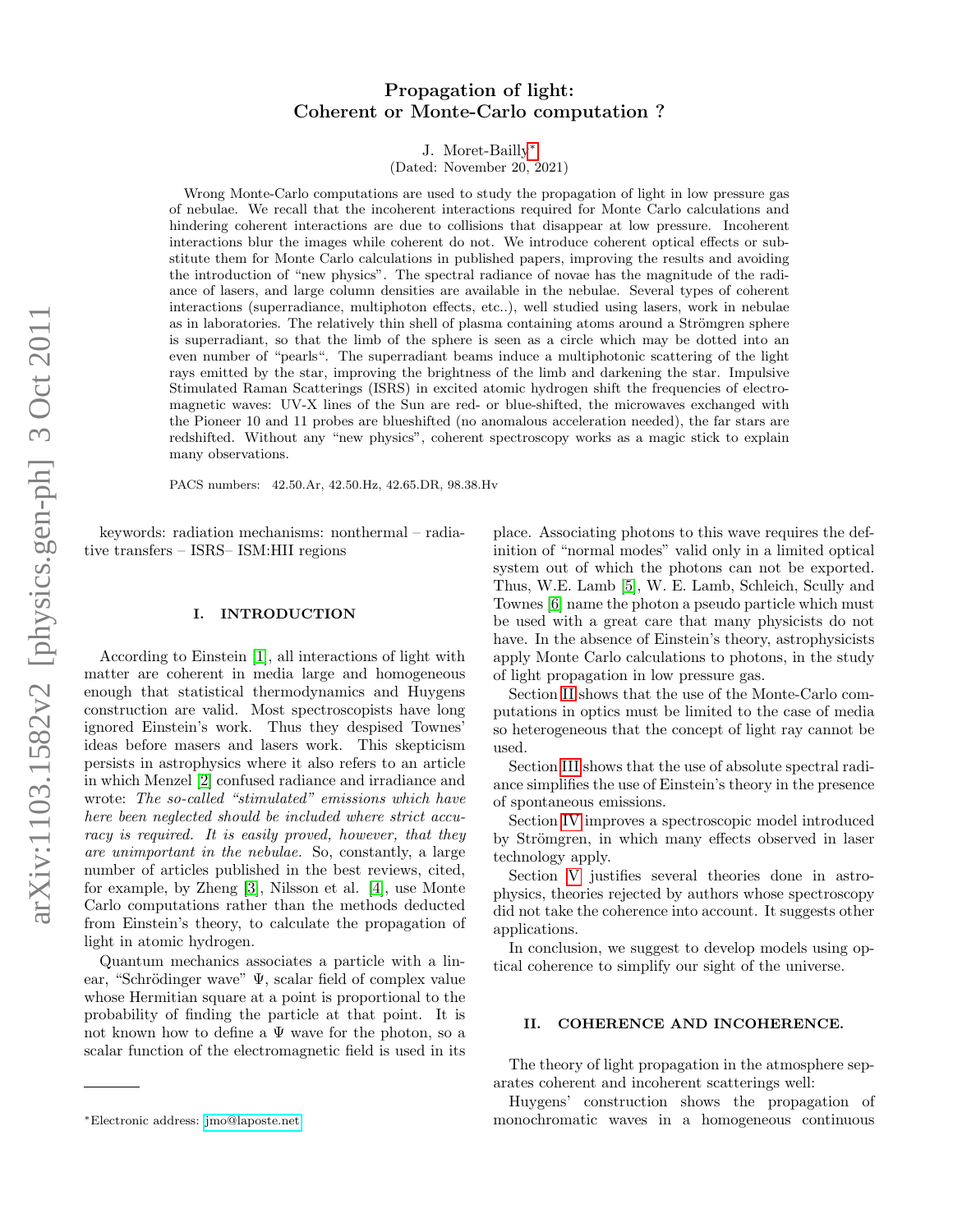medium, considering that each infinitesimal fragment of the medium located on a surface wave emits a monochromatic wave of same frequency, coherent with the exciting wave. This construction also applies to particles of a real medium if the finite density of particles in the vicinity of a wave surface is large enough. It must be assumed that the molecules constituting the medium emit a wave having a well defined difference of phase with the local incident wave. In a transparent medium, this difference of phase is usually a delay of  $\pi/2$ . The identity of the initial and scattered wavefronts allows an interference of the two waves to produce a single monochromatic, refracted wave.

Einstein's theory [\[1\]](#page-8-0) extends the theory of refraction to the emission or absorption of light by assuming that the complex amplitude of an incident wave is multiplied by a complex "amplification" coefficient, preserving the wave surfaces and respecting the laws of thermodynamics. This extension is not obvious because the energy exchanges with the molecules are quantized, so we must admit the existence of a process of (de-) coherence, either quantum or classical by Huygens constructions. This process transfers the energy exchanges between all involved molecules and few molecules that undergo a transition, and vice versa.

Huygens' theory is faulty if the scattering of light by certain molecules depends on a stochastic parameter. In the neighborhood of a critical point of a gas, this parameter is the density that fluctuates and the theory of refraction is no longer valid. Away from the critical point, most molecules are no longer subject to density fluctuations, the coherent Rayleigh scattering (giving refraction) and incoherent Rayleigh scattering (blue of the sky ...) become compatible.

At low pressure, the fluctuations are mostly binary collisions, whose density is proportional to the square of the pressure: the incoherent scattering disappears at low pressure, for instance in the stratosphere. This conclusion, extended by Einstein's theory to all interactions, is exactly opposite to Menzel's statement.

If Monte-Carlo calculations explain well the result of complex interactions (such as neutron and uranium atom, light and cloud droplets too inhomogeneous to form a rainbow), the draw of the phase of the pilot wave of the photon is a negation of all the wave aspect of light: In particular, two photons whose pilot waves have opposite phases must cancel and not add their effects. A Monte-Carlo calculation that would take all phases into account is very complicated and unnecessary as Huygens' construction provides the result of a large number of interferences.

<span id="page-1-0"></span>The formula for the spectral radiance of a blackbody at temperature  $T_P$ , given by Planck in 1900, was adapted in 1911 by its author to the absolute spectral radiance  $I_{\nu}$ at frequency  $\nu$  (Planck [\[7\]](#page-8-6)) and approved by Einstein and Stern [\[8\]](#page-8-7):

$$
I_{\nu} = \frac{h\nu^3}{c^2} \{ 1 + \frac{2}{\exp(h\nu/kT_P) - 1} \}.
$$
 (1)

A small hole in the body lets out a beam having this spectral radiance so that the formula defines the Planck temperature  $T_P$  of any beam according to its absolute spectral radiance and its frequency.

Diffraction (and polarization) limited modes of interest in astrophysics propagate in beams limited by the aperture of a telescope and the diffracted image of a distant point. The optical extent (Clausius invariant) of these beams is the square of the wavelength  $\lambda^2 = c^2/\nu^2$ . In these beams, an infinite, polarized sine wave defines a mode; each pulse of polarized natural light whose frequency spectrum  $\Delta \nu$  corresponds to the pulse duration, defines a dynamical mode. Thus, the absolute energy in a mode is obtained multiplying the radiance  $I_{\nu}$  by  $\lambda^2/2 = c^2/2\nu^2$ . Corresponding to a degree of freedom, it is equivalent to  $kT/2$  at high temperature, as required by thermodynamics. Using the absolute radiance, Einstein's A coefficient is null, so that there is no problem about the introduction of A: the spontaneous emission results from the amplification of the zero point field whose phase is generally unknown.

Consider a transition between two nondegenerate levels of potential energy  $E_1$  and  $E_2 > E_1$ , whose respective populations are  $N_1$  and  $N_2$ . Boltzman's law defines a transition temperature  $T_B$  such that  $N_2/N_1$  =  $exp[(E_1 - E_2)/kT_B]$ . By convention, negative values of  $T_B$  are accepted. In homogeneous environments, it is agreed to treat separately refraction and change of radiance. With this convention, a ray is attenuated or amplified by the medium which it crosses without its geometry is changed. Only the initial phase of a ray of unknown origin must be considered as stochastic.

If the medium is opaque,  $T_P$  equals  $T_B$ . Otherwise,  $T_P$ tends to  $T_B$ . The algebraic value of the coefficient of amplification may be computed from Einstein's coefficient B, its sign is positive if  $T_B < 0$  or if  $T_B > T_P$ .

An other advantage of the use of the absolute field is the correctness of the calculation of the energy exchanged with matter, which involves calculating the variation of the square of the absolute field which differs from the variation of the square of a relative field.

# <span id="page-1-1"></span>IV. STUDY OF AN ASTROPHYSICAL SIZE MODEL INTRODUCED BY STRÖMGREN.

## A. Strömgren's main results.

Strömgren defined  $[9]$  a model consisting of an extremely hot star immersed in a vast, low-density and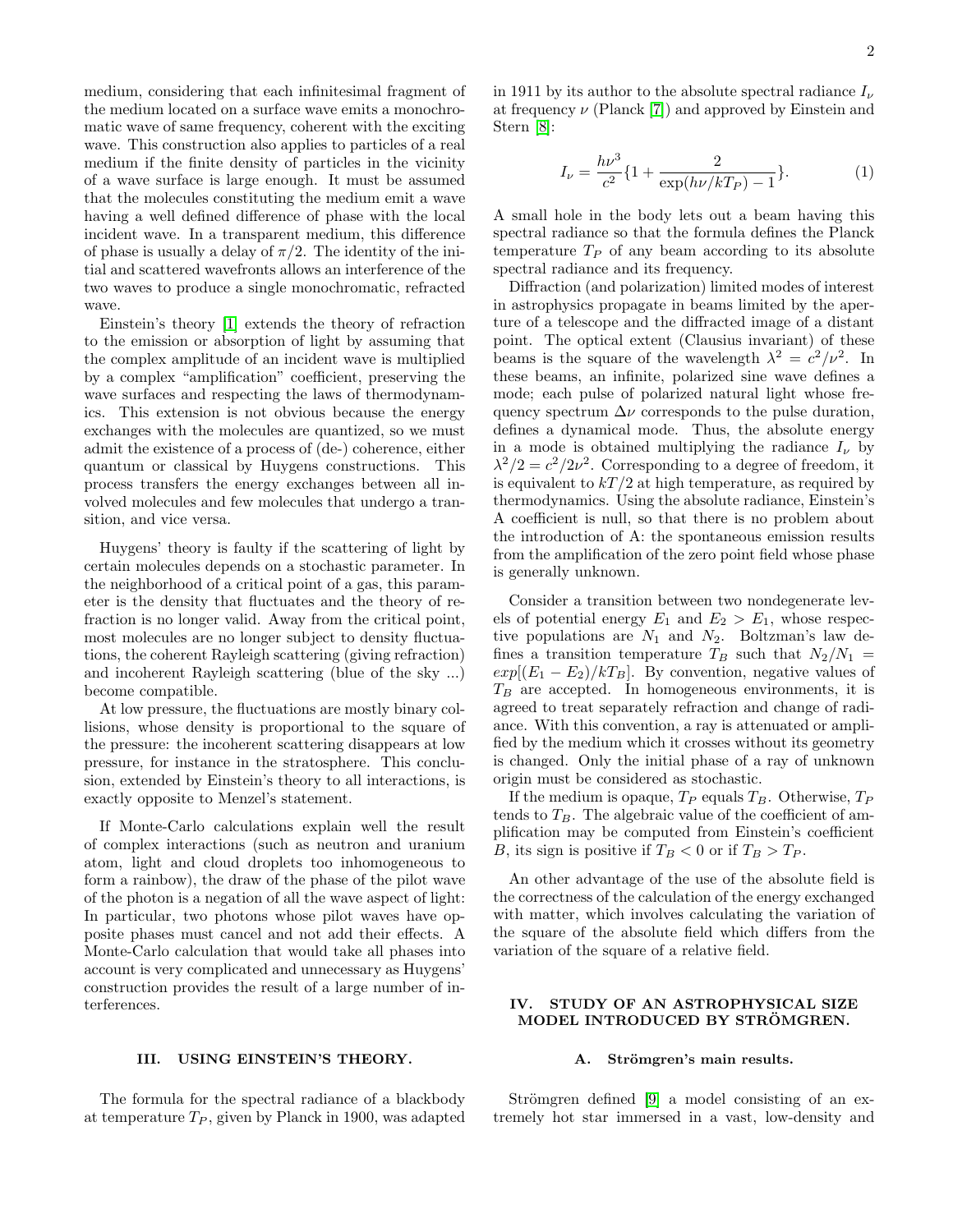

<span id="page-2-0"></span>FIG. 1: Comparison of the amplifications of rays crossing a Strömgren sphere: the path inside the infinitesimal shells is larger for ray b than for ray a, null for ray c. Thus, versus the distance of the ray from the star, the total amplification increases, then falls, therefore has at least a maximum.

initially cold hydrogen cloud. The ultra-violet emited by the star ionizes almost completely the hydrogen of a Strömgren's sphere which becomes transparent. Traces of atoms appearing in the outer regions of the sphere absorb energy by collisions and from light emitted by the star at their own eigen-frequencies.They dissipate this energy by radiating spontaneously into all directions.

This energy dissipation lowers the temperature and causes a catastrophic increase in the density of atoms, so that the sphere is surrounded by a *Strömgren's shell* relatively thin, radiating intensely.

#### B. Superradiance.

Figure [1](#page-2-0) shows the amplification of a light ray by the Strömgren's shell which may be split into infinitesimal, concentric, spherical shells: For rays having crossed near the star, the path inside a crossed shell varies little. Farther, this thickness grows faster and faster up to a maximum amplification. Finally, the number of crossed infinitesimal shells decreases, the amplification falls to reach no amplification. Figure [2](#page-3-0) shows the appearance of the system supposing that the spontaneously emitted light is nether absorbed nor amplified.

Strömgren did not know the intense, coherent interactions of light with matter. The plasma in the shell is similar to the plasma in gas lasers: the amplification factor is high, resulting in intense superradiance, maximal for rays located at a distance  $R$  from the center of the sphere. R defines precisely the inner radius of the shell. By competition of modes, these rays emit most of the available energy. Into a given direction they generate a circular cylinder.

If the superradiance is large, the competition of modes playing on these rays selects a system of an even number of orthogonal modes, as in a laser whose central modes have been extinguished, for example by an opaque disc (daisy modes). Thus, strongly superradiant rays of a transition form a circle regularly punctuated (Fig 3), and

the atoms are quickly de-excited. With a lower superradiance, or by a mixture of several frequencies in a wide band detector, the ring may appear continuous.

# C. Multiphotonic scattering

The spectral radiance of the rays emitted by a supernova has, at each frequency, the radiance of a laser, so that multiphoton interactions and transitions between virtual levels are allowed. All frequencies may be involved in simple combinations of frequencies which result in resonance frequencies of hydrogen atoms. Thus, an important fraction of the energy emitted by the star is absorbed. All multiphoton absorptions and induced emissions form a parametric induced scattering that transfers the bulk of the energy of the radial rays emitted by the star to the superradiant rays. If the star is seen under a solid angle much smaller than the points forming the ring, it is no longer visible.

#### D. Frequency shifts.

A large coherent transfer of energy between two colinear light beams is difficult because the wavelengths being generally different, the difference of phase between the two beams changes, so that the transferred amplitudes cancel along the path. To preserve the coherence, the usual solutions are: the use of two indices of refraction of a crystal, the use of non-colinear broad light beams, or the use of light pulses:

In the "Impulsive Stimulated Raman Scattering" (ISRS) [\[10\]](#page-8-9), the use of short laser pulses limits the phase shift of two light beams of slightly different frequencies, so that their coherence may be preserved: G. L. Lamb [\[11\]](#page-8-10) wrote that the length of the used light pulses must be "shorter than all relevant time constants". A time constant is the collisional time because collisions break the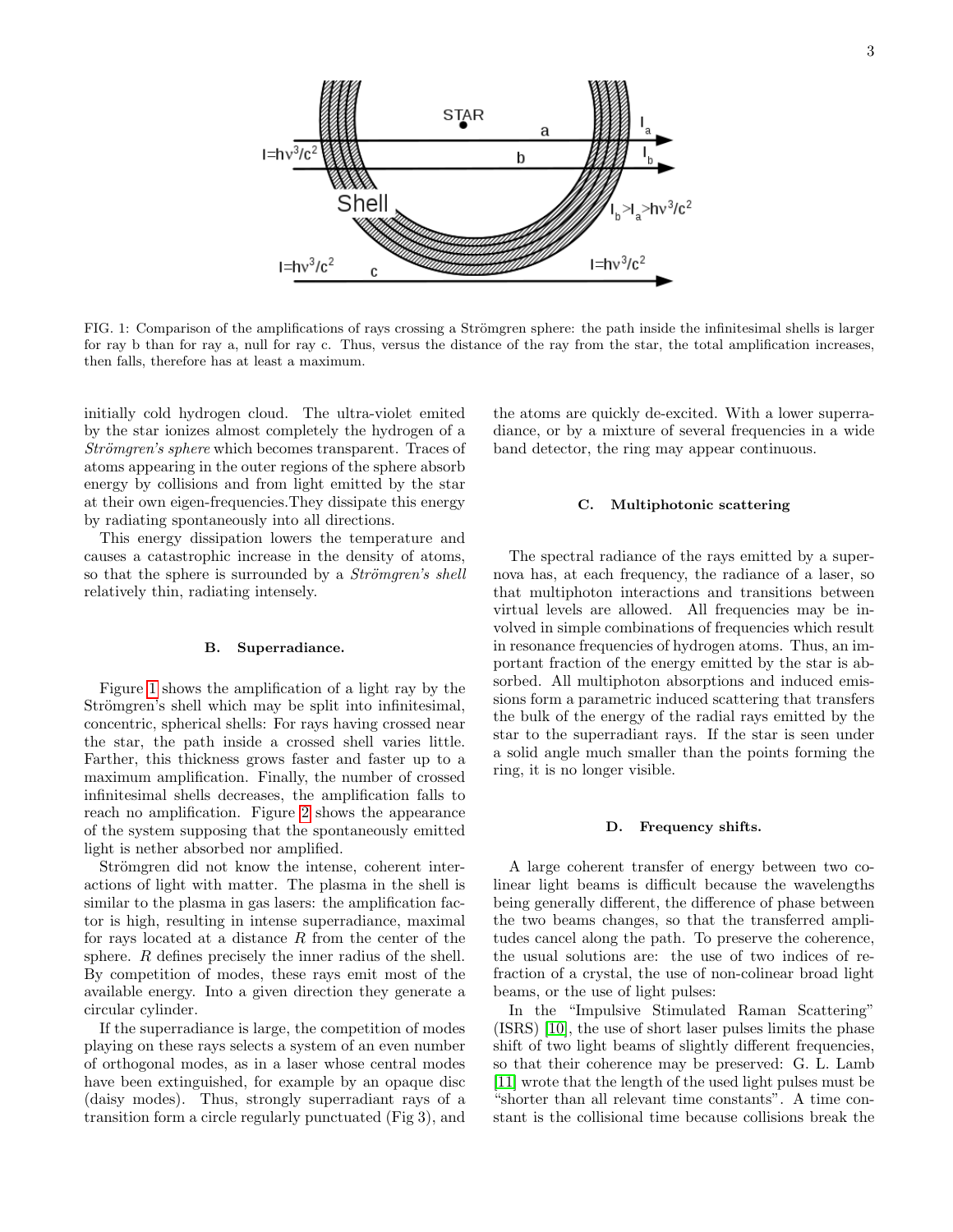

FIG. 2: Appearance of a Strömgren's shell, supposing that spontaneously emitted light is neither absorbed nor amplified.

<span id="page-3-0"></span>

FIG. 3: With a strong superradiance a Strömgren's shell appears as a pearls necklace.

<span id="page-3-1"></span>phases. Others time constants are involved Raman periods which produce periods of beats between the exciting and the scattered beams.

In appendix A, a general description of ISRS is avoided because the studied "Coherent Raman Effect on Incoherent Light" (CREIL) may be simply obtained by a replacement of the Rayleigh coherent scattering which produces the refraction by a Raman coherent scattering. For a "parametric effect", that is to avoid an excitation of matter so that matter plays the role of a catalyst, several light beams must be involved simultaneously. With the exception of frequency shifts, the properties of the CREIL are those of refraction:

- The interactions are coherent, that is the wave surfaces are preserved.

- The interaction is linear versus the amplitude of each light beam so that there is no threshold of amplitude.

- The entropy of the set of light beams increases by an exchange of energy which shifts their frequencies.

- Locally, the frequency shift of a beam is proportional to the column density of active scattering molecules and it depends on the temperatures and irradiances at all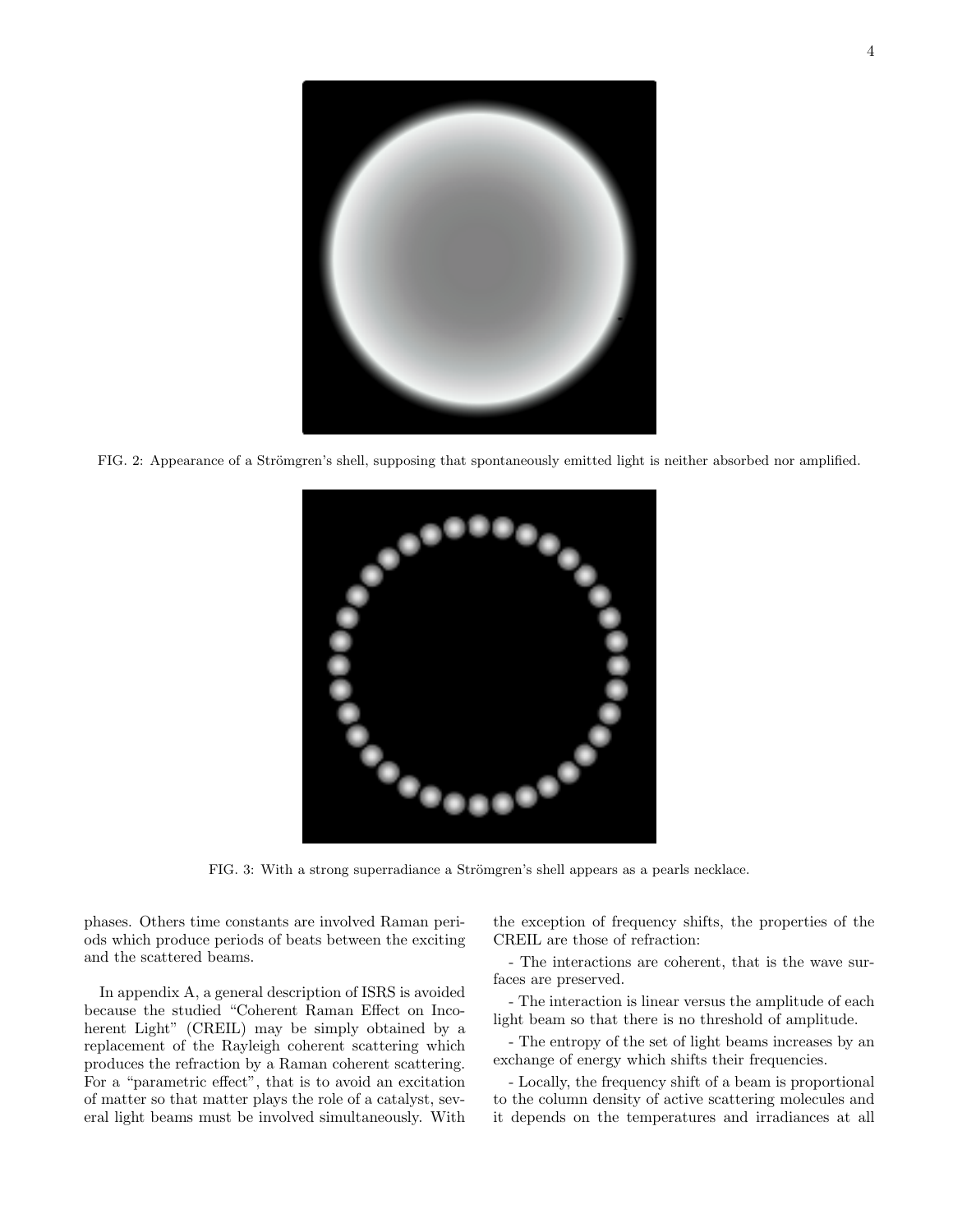involved light frequencies.

- Lamb's conditions must be met.

Using ordinary incoherent light made of around one nanosecond pulses, the pressure of the gas and a Raman resonance frequency must be low, so that the effect is weak. With atomic hydrogen, frequency 1420 MHz of the hyperfine transition in 1S state is too large; in the first excited state the frequencies 178 MHz in the  $2S_{1/2}$ state, 59 MHz in  $2P_{1/2}$  state, and 24 MHz in  $2P_{3/2}$  are as large as allowed, very convenient.

The background radiation is always implied. As it is generally nearly isotropic, a lot of beams is implied, their irradiance is large. Thus, for light, there is always a redshift component.

These frequency shifts are easily observed in laboratories using picosecond laser pulses, or, with longer pulses in optical fibers. The frequency shift is roughly inversely proportional to cube of the length of the pulses, so that astronomical paths are needed with usual light.

The density of atomic hydrogen is negligible in Strömgren's sphere except near the surface, where it grows with an exponential look to the surface. Thus, the intensity of "spontaneous emission" is low in depth, high in surface. In propagating in a medium that contains excited hydrogen atoms, the beam provides energy to thermal radiation of high irradiance, and receives energy from the hot rays emitted by the star whose irradiance is low. It is reasonable assuming that the balance is negative, so that, at the surface, the weak, deep emission is redshifted, while the stronger, surface emission is at the laboratory wavelength  $\lambda_0$  (Fig. [4](#page-5-0) with  $\lambda_1 = \lambda_0$ , laboratory wavelength).

In the shell, near the sphere, it remains excited hydrogen able to catalyze exchanges of energy. The energy emitted by the star which propagates radially at speed c is transferred to the tangent rays whose radial component of speed is low, so that the irradiance of warm rays becomes very large: the cold spontaneous emission receives energy and the spectrum is shifted towards shorter wave-lengths (Fig. [4](#page-5-0) with  $\lambda_1 < \lambda_0$ ).

# <span id="page-4-0"></span>V. POSSIBLE APPLICATIONS IN ASTROPHYSICS.

## A. The distorted Strömgren's sphere of supernova remnant SNR1987A

The supernova remnant SNR1987A is surrounded by relatively dense clouds of hydrogen making a "hourglass" (Sugerman et al. [\[13\]](#page-8-11)). These clouds have been detected shortly after the explosion by photon echoes. Burrows et al. [\[14\]](#page-8-12) criticized an interpretation of the three rings of SNR1987A as the limbs of the hourglass because, without superradiance, assuming that the hourglass is a strangulated Strömgren's sphere, gives a distorted figure similar to figure [2,](#page-3-0) not a distorted figure [3](#page-3-1) as observed. The superradiance generates the three "pearl necklaces" at the limbs of the hourglass. Evidently it is necessary to take into account several lines of hydrogen, variations of the density of hydrogen, so that the monochrome image of SNR1987A is complicated. Many images of nebulae, (for instance the "bubble nebula" SNR0509) are intermediate between figures [2](#page-3-0) and [3.](#page-3-1) Without filters, SN1006 shows a sphere, its hydrogen lines show only a very bright part of its limb.

The spectrum (Fig. [6\)](#page-6-0) emitted within the central ring of SNR1987A results from the superposition of spectra observed at different distances  $\rho$  from the center of the disk, so that different spectra corresponding to different paths are added.

Our spectrum (Fig. [4\)](#page-5-0) does not show a strong, cut peak as the calculated spectrum by Michael et al. [\[12\]](#page-8-13) (Fig. [5\)](#page-5-1). Our computation is better than Monte-Carlo, but the starting point is the same: the redshift of the spectrum is assigned to the propagation of light in the plasma of hydrogen rather than an expansion of the universe, a Doppler effect of winds,... . Probably Michael et al. did not insist on this point because of hostility against any discussion on the origin of the "cosmological" redshifts.

## B. Overview of other possible applications.

Many "planetary nebulae" show arcs of circles or ellipses punctuated or not. The usual explanation is that the image of a very bright, distant star is distorted, multiplied by the gravitational lensing of an interposed, dark, heavy star. This explanation has been criticized because it involves a large number of alignment of proper stars with Earth, and because it is difficult to justify a certain regularity of punctuation. The phases of two contiguous dots are opposite, so that this feature can be tested by interference if the necklace is incomplete. Some, like "the necklace nebula" are so similar to SNR1987A that they appear images of Strömgren's systems. The spectra could distinguish the two types of rings: the spectrum of the limb of a Strömgren's sphere is a line spectrum while the spectrum of a very far, bright star is probably a continuous emission spectrum.

Observed lines of many atoms have the shape of figure [4.](#page-5-0) They may be generated by atoms heated in an hydrogen plasma.

The frequency shifts by CREIL effect have many applications (Moret-Bailly [\[15–](#page-8-14)[17\]](#page-8-15):

- Increase in the frequency of the radio-waves exchanged with the Pioneer 10 and 11 probes, resulting from a transfer of energy from the solar radiation where the solar wind is cooled enough to generate atoms. This frequency shift is usually interpreted by Doppler effect, as an anomalous acceleration of the probes.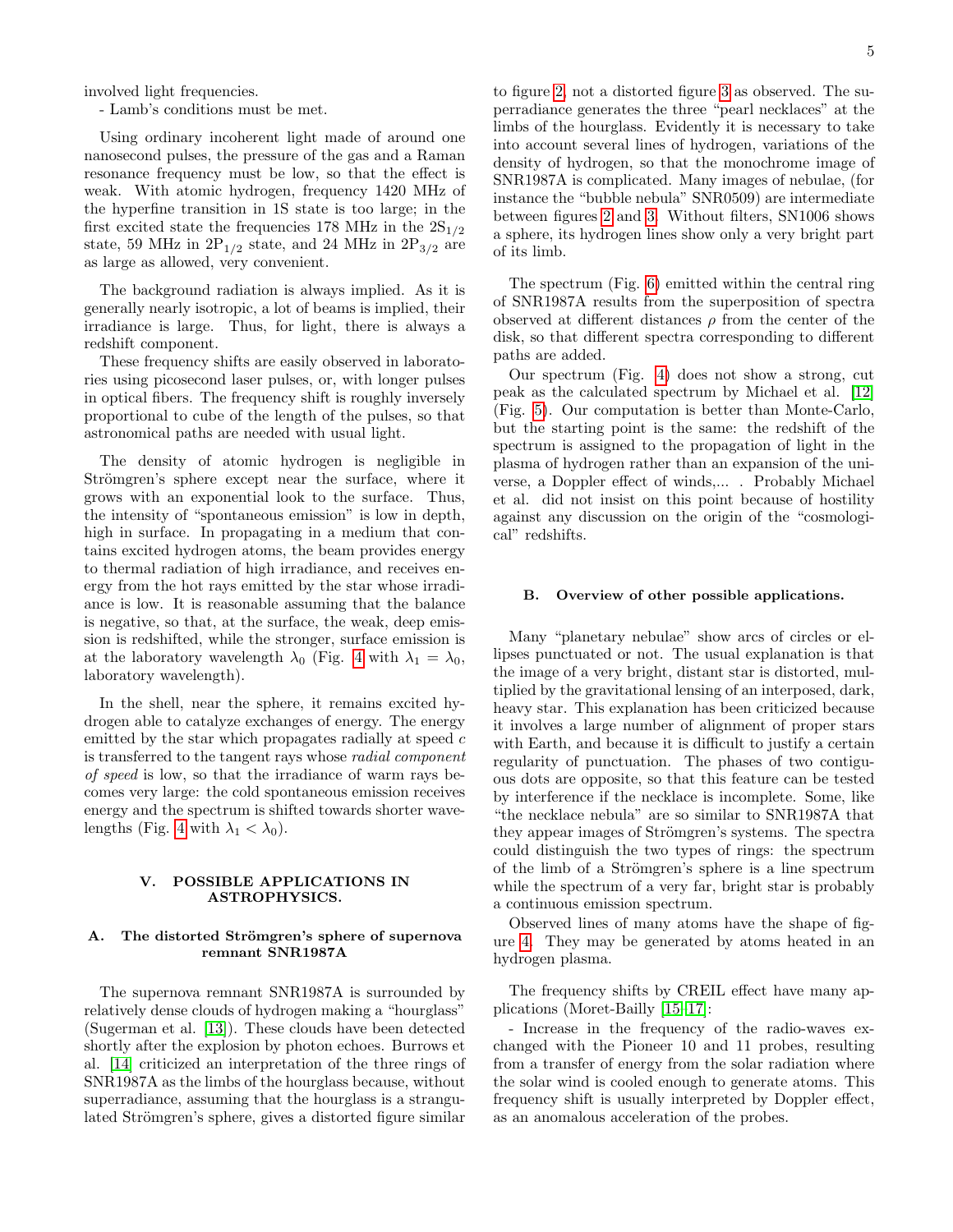

<span id="page-5-0"></span>FIG. 4: Theoretical, qualitative spectrum of light spontaneously emitted along a ray crossing a Strömgren sphere. Observed at the surface of the sphere (D=0), the maximum of radiance is at the laboratory wavelength ( $\lambda_1 = \lambda_0$ ). In the Strömgren shell, all wavelengths decrease, the scale of the spectrum is changed:  $\lambda_1 < \lambda_0$ . The spectrum depends on the distance  $\rho$  between the ray and the star.



<span id="page-5-1"></span>FIG. 5: Spectrum of the spontaneous emission of the disk inside the necklace of SNR1987A, computed by Michael et al. [\[12\]](#page-8-13).

- The frequency shifts of the extreme UV lines emitted by the Sun and observed by SOHO are usually attributed to a Doppler effect due to vertical speeds of the source. But the frequencies observed at the limb are not the laboratory frequencies. Assume that at high pressure and temperature, hydrogen is in a state similar to a crystal, so that a CREIL effect is possible. The paths, thus the frequency shifts, from the depth that emits a line are larger at the limb than at the center so that the laboratory frequencies are preserved.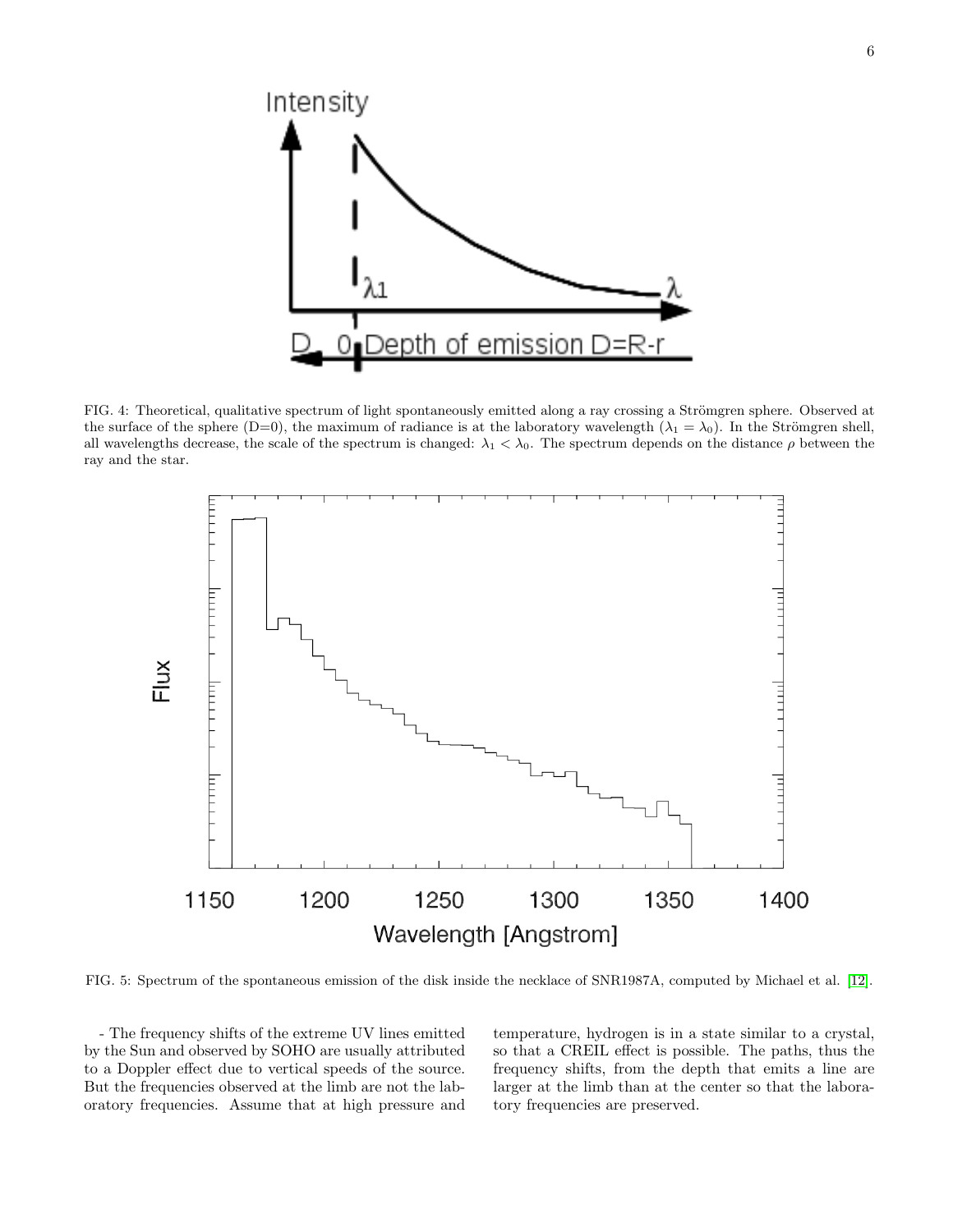

<span id="page-6-0"></span>FIG. 6: Spectrum recorded inside the ring of SNR1987A.(Michael et al. [\[12\]](#page-8-13))

- The spectrum of a neutron star heated to a very high temperature by accretion of a cloud of hydrogen is very similar to the spectrum of a quasar, including the Karlsson's periodicities. Thus the quasars may be in our galaxy or close to it, so that they are not enormous and do not move very fast.

- High redshifts appear where hydrogen is atomic and excited.

- It is necessary to re-examine the scales of distances deduced from Hubble's law which assumes a redshift of the spectra proportional to the path of light whereas the example of SNR1987A shows that it is necessary to take account of other parameters: density and state of hydrogen, temperature of the studied rays, temperatures and radiances of the other rays. Thus, an important work appears necessary to press the sponge of the maps of the galaxies. To get some reliable distances, one can use the dynamics of the galaxies to evaluate, without black matter, their sizes thus their distances.

# VI. CONCLUSION

The introduction of optical coherence in astrophysics provides new, efficient tools able to deepen our understanding of the universe:

The propagation of light in resonant, diluted gases is usually calculated by two methods: optical coherence

(Einstein) or Monte Carlo calculations. The results are very different so that Einstein's theory largely verified by the success of gas lasers must be chosen. The Monte Carlo calculations should be reserved for the propagation of light in opalescent media.

The power of tools developed in connection with lasers should be used to study the diluted gases present in interstellar space with column densities much higher than those typically found in gas lasers.

Many observations are easily explained by optical coherence: Papers whose conclusions are not convincing are validated by introducing coherence: The "pearls necklaces" and the multiple images of stars attributed to gravitational lensing, arise from superradiance.

The optical coherence explains the disappearance of supernova 1987A when its "pearls necklace" appeared. The superradiance validates their coincidence with the limbs of an "hourglass" observed by photon echoes: it sharpens and ponctuates this limb.

The shape of many spectral lines broken at the shortest wavelength is due to a spontaneous emission and redshift of the lines in a hydrogen plasma.

## Unexpected results occur:

- The frequencies of UV-X spectral lines of the Sun coincide with laboratory frequencies assuming that the lines are not shifted by a Doppler effect, but by an "Impulsive Stimulated Raman Scattering" (ISRS): Energy is exchanged between radiations propagating in hot com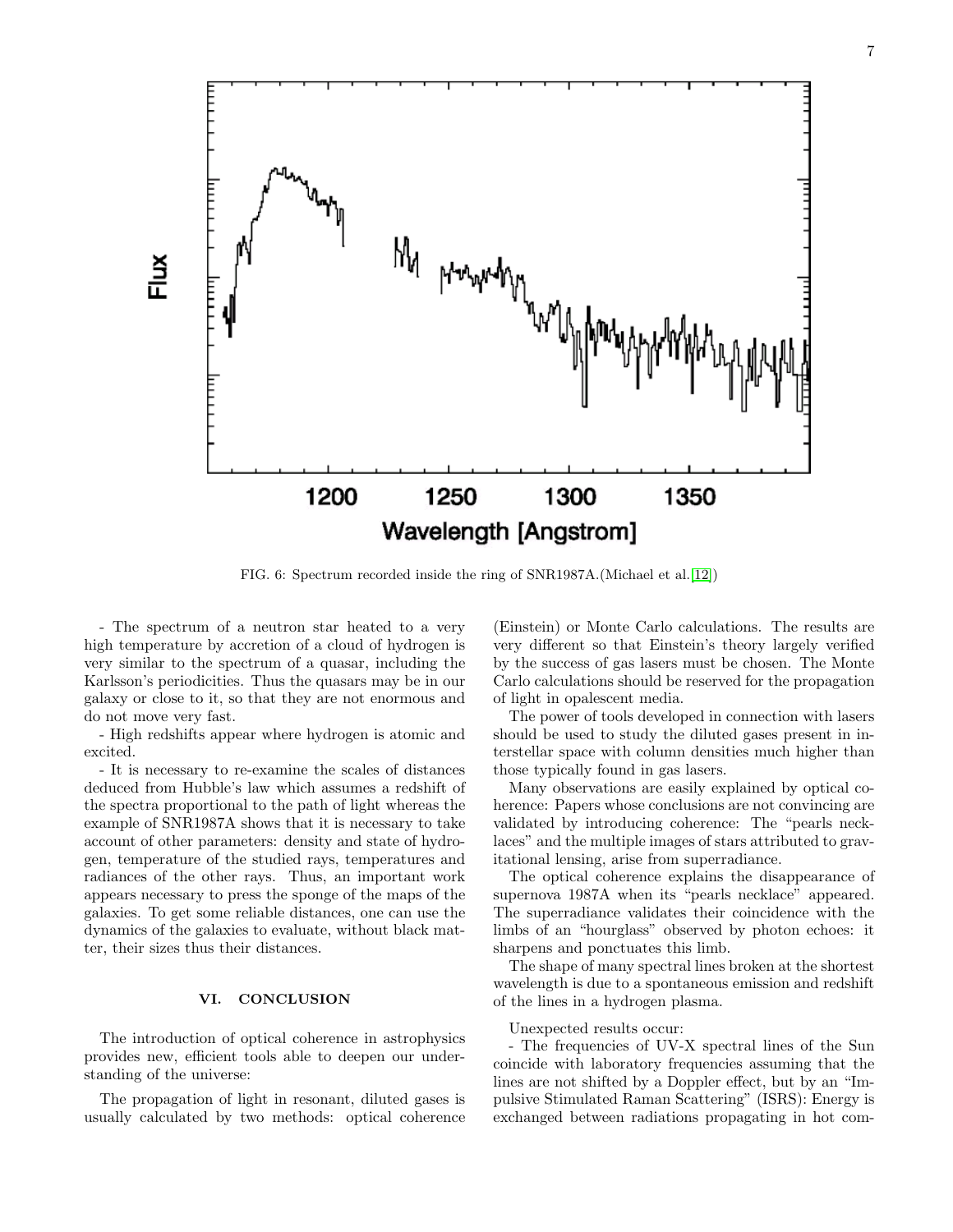pressed hydrogen similar to a crystal.

- The "anomalous acceleration" of Pioneer 10 and 11 results from the attribution to a Doppler effect, of the blueshift of the carrier of microwave signals. This shift is due to an exchange of energy between the solar light and the microwaves.

- The Hubble law can be explained by an exchange of energy between light and the microwave background by ISRS. This law does not provide a reliable distance scale as the ISRS depends, in particular, on the density of excited atomic hydrogen that works as a catalyst.

## Appendix A: Appendix: Frequency shifts of time-incoherent light beams by coherent transfers of energy (CREIL).

The CREIL is a parametric effect resulting from the assembly of several Impulsive Stimulated Raman Scatterings, and applied to temporally incoherent radiation. Here, it is deduced from refraction, replacing the Rayleigh coherent scattering by Raman scatterings.

To explain the wave propagation, Huygens deduced from a wave surface known at time  $t$ , a slightly later wave surface, at time  $t + \Delta t$ . For that, he supposes that each element of volume contained between wave surfaces relating to times  $t - dt$  and t, emits at the local speed of the waves c, a spherical wavelet of radius  $c\Delta t$ . The set of these wavelets has, as envelopes, the sought wave surface and a retrograde wave surface canceled by the retrograde waves emitted at other times.

Let us suppose that each element of volume considered by Huygens contains molecules which emit also a wavelet of much lower amplitude at same frequency, whose phase is delayed by  $\pi/2$  (Rayleigh coherent emission). Both types of emission generate the same wave surfaces, so that their emitted fields may be simply added. Are  $E_0 \sin(\Omega T)$ the incident field,  $E_0K\epsilon\cos(\Omega T)$  the field diffused in a layer of infinitesimal thickness  $\epsilon = cdt$  on a wave surface, and  $K$  a coefficient of diffusion. The total field is:

<span id="page-7-0"></span>
$$
E = E_0[\sin(\Omega t) + K \epsilon \text{psilon} \cos(\Omega t)] \tag{A1}
$$

$$
\approx E_0[\sin(\Omega t)\cos(K\epsilon) + \sin(K\epsilon)\cos(\Omega t)] = E_0\sin(\Omega t - K\epsilon).
$$
\n(A2)

This result defines the index of refraction  $n$  by the identification

<span id="page-7-1"></span>
$$
K = 2\pi n/\lambda = \Omega n/c.
$$
 (A3)

Try to replace in this theory of refraction the Rayleigh scattering by a Raman scattering, with a shifting frequency  $\omega$ , but no initial phase shift.

Setting  $K' > 0$  the anti-Stokes diffusion coefficient, formula [A1](#page-7-0) becomes:

 $E = E_0[(1 - K'\epsilon)\sin(\Omega t) + K'\epsilon\sin((\Omega + \omega)t)].$  (A4) In this equation, incident amplitude is reduced to obtain the balance of energy for  $\omega = 0$ .

$$
E = E_0 \{ (1 - K'\epsilon) \sin(\Omega t) + K'\epsilon[\sin(\Omega t) \cos(\omega t) + \sin(\omega t) \cos(\Omega t)] \}.
$$
 (A5)

 $K'$ e is infinitesimal; suppose that between the beginning of a pulse at  $t = 0$  and its end,  $\omega t$  is small; the second term cancels with the third, and the last one transforms:

$$
E \approx E_0[\sin \Omega t + \sin(K' \epsilon \omega t) \cos(\Omega t)]
$$
  

$$
E \approx E_0[\sin(\Omega t) \cos(K' \epsilon \omega t) + \sin(K' \epsilon \omega t) \cos(\Omega t) \text{ (A6)}
$$
  

$$
E \approx E_0 \sin[(\Omega + K' \epsilon \omega) t]. \text{ (A7)}
$$

Hypothesis  $\omega t$  small requires that Raman period  $2\pi/\omega$ is large in comparison with the duration of the light pulses; to avoid large perturbations by collisions, the collisional time must be larger than this duration. This is a particular case of the condition of space coherence and constructive interference written by Lamb.

Stokes contribution, obtained replacing  $K'$  by a negative  $K''$ , must be added. Assuming that the gas is at temperature T,  $K' + K''$  is proportional to the difference of populations in Raman levels, that is to  $\exp[-h\omega/(2\pi kT)] - 1 \propto \omega/T.$ 

 $K'$  and  $K''$  obey a relation similar to relation [A3,](#page-7-1) where Raman polarisability which replaces the index of refraction is also proportional to the pressure of the gas P and does not depend much on the frequency if the atoms are far from resonances; thus,  $K'$  and  $K''$  are proportional to P $\Omega$ , and  $(K' + K'')$  to P $\Omega \omega/T$ . Therefore, for a given medium, the frequency shift is:

$$
\Delta\Omega = (K' + K'')\epsilon\omega \propto P\epsilon\Omega\omega^2/T.
$$
 (A8)

The relative frequency shift  $\Delta\Omega/\Omega$  of this space-Coherent Raman Effect on time-Incoherent Light (CREIL) is nearly independent on  $\Omega$  and proportional to the integral of  $Pcdt$ , that is to the column density of active gas along the path.

The path needed for a given (observable) redshift is inversely proportional to  $P\omega^2$ . At a given temperature, assuming that the polarisability does not depend on the frequency, and that P and  $\omega$  may be chosen as large as allowed by Lamb's condition, this path is inversely proportional to the cube of the length of the pulses: an observation easy in a laboratory with femtosecond pulses requires astronomical paths with ordinary incoherent light.